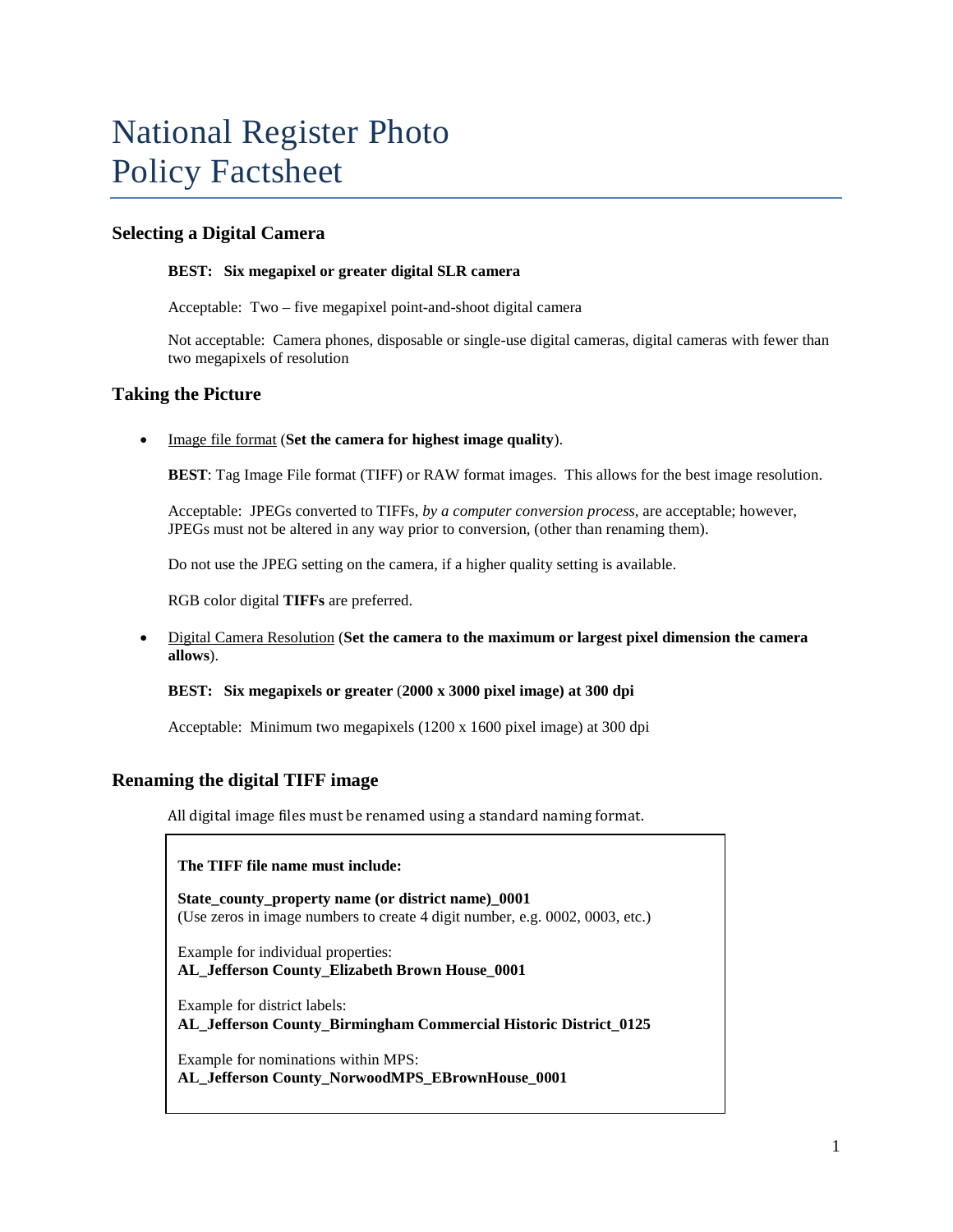## **Burning the Images onto an Archival Disk**

A CD or DVD containing all TIFF images must accompany the photos.

Reminder: JPEGs converted to TIFFs, *by a computer conversion process,* are acceptable; however, JPEGs must not be altered in any way prior to conversion, (other than renaming them). *When image is open on your computer, right click and you will see the image properties (Dimensions, dpi, etc.).*

#### **Best: CD-R Archival Gold or DVD-R Archival Gold** disk

Acceptable: CD-R, DVD-R, or any disk obtained from a commercial photo processor.

Not acceptable: CD-RW or DVD-RW (if packaging says "rewriteable" do not use).

#### **Labeling the Disk**

#### **Best: Labels printed directly on the disk by laser printer (non-adhesive).**

Acceptable: Hand-written labels using CD/DVD safe markers OR other markers (Sharpies)

Not Acceptable: Ammonia/solvent-based markers or adhesive stickers

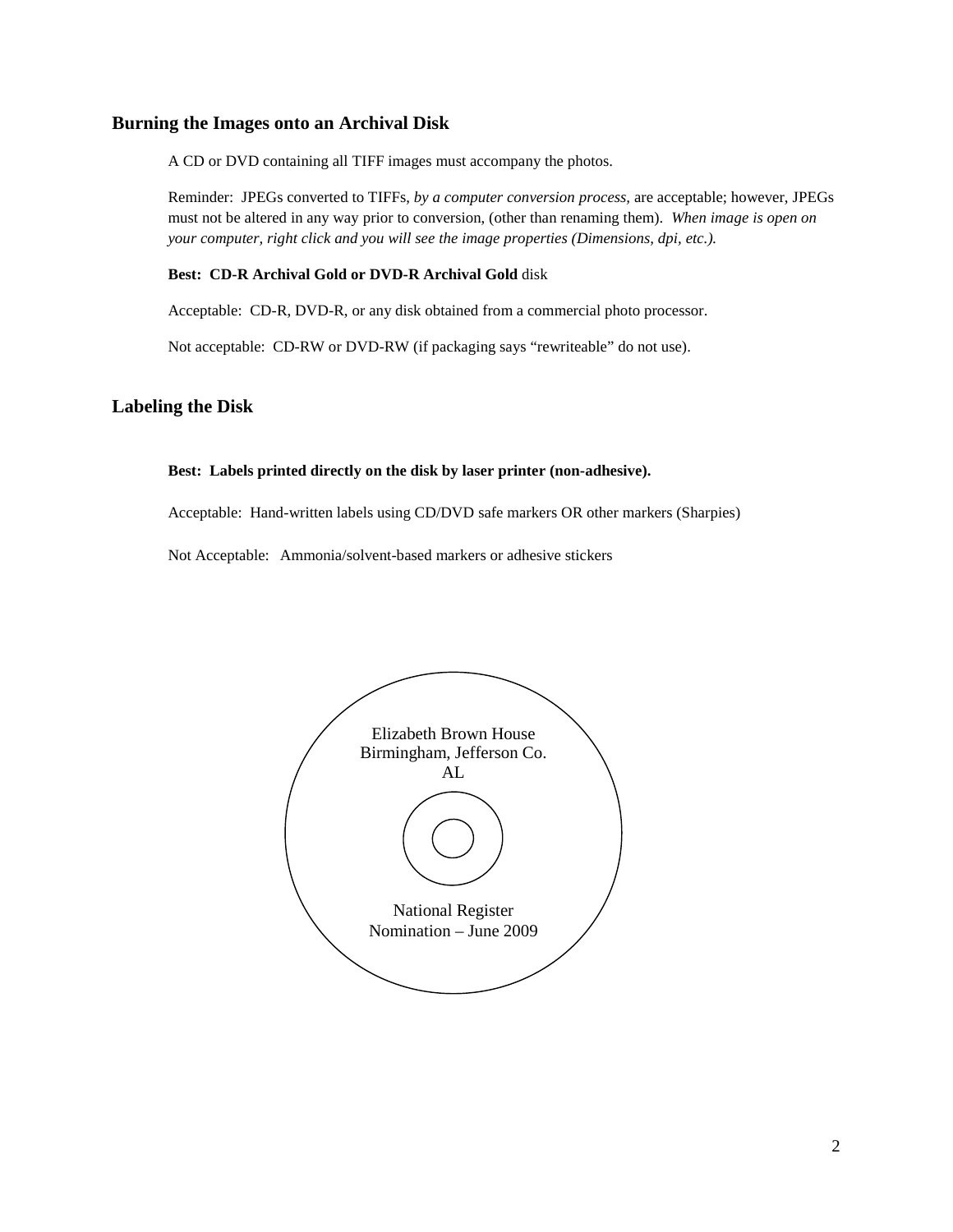## **Printing the Images**

**Print photos at 300 dpi (select this option in your computer's print menu).**

## **Selecting the Paper and Inks**

• Archival quality paper:

#### **BEST: Manufacturer recommended paper for photograph prints**

#### **Some examples:**

- Epson Premium Glossy Paper
- Kodak Ultra Photo Premium
- HP Professional Satin Photo Paper
- Matte Epson Ultra Premium Glossy Photo Paper
- HP Premium Plus Photo Paper

Acceptable: Commercially printed color prints are acceptable (if accompanied by a disk containing the image files produced at the time the prints were made).

Not acceptable: Regular copy/printer papers or the disk only, without prints

Printer Inks:

#### **BEST: Manufacturer recommended ink for** *photograph* **printing**

#### **Some examples:**

- Epson UltraChrome K3
- Kodak No. 10 Pigmented Inks
- HP Vivera Pigment Inks
- Epson Claria "Hi-Definition Inks"
- Epson DuraBrite Ultra Pigmented Inks
- HP Vivera 95 dye-based inks

Note: NPS does not endorse any particular commercial product or process. The product examples indicated have met established archival standards but do not represent a comprehensive list. Any questions concerning other possible products should be directed to Alexis Abernathy at (202) 354-2236 or e-mail: alexis\_abernathy@nps.gov.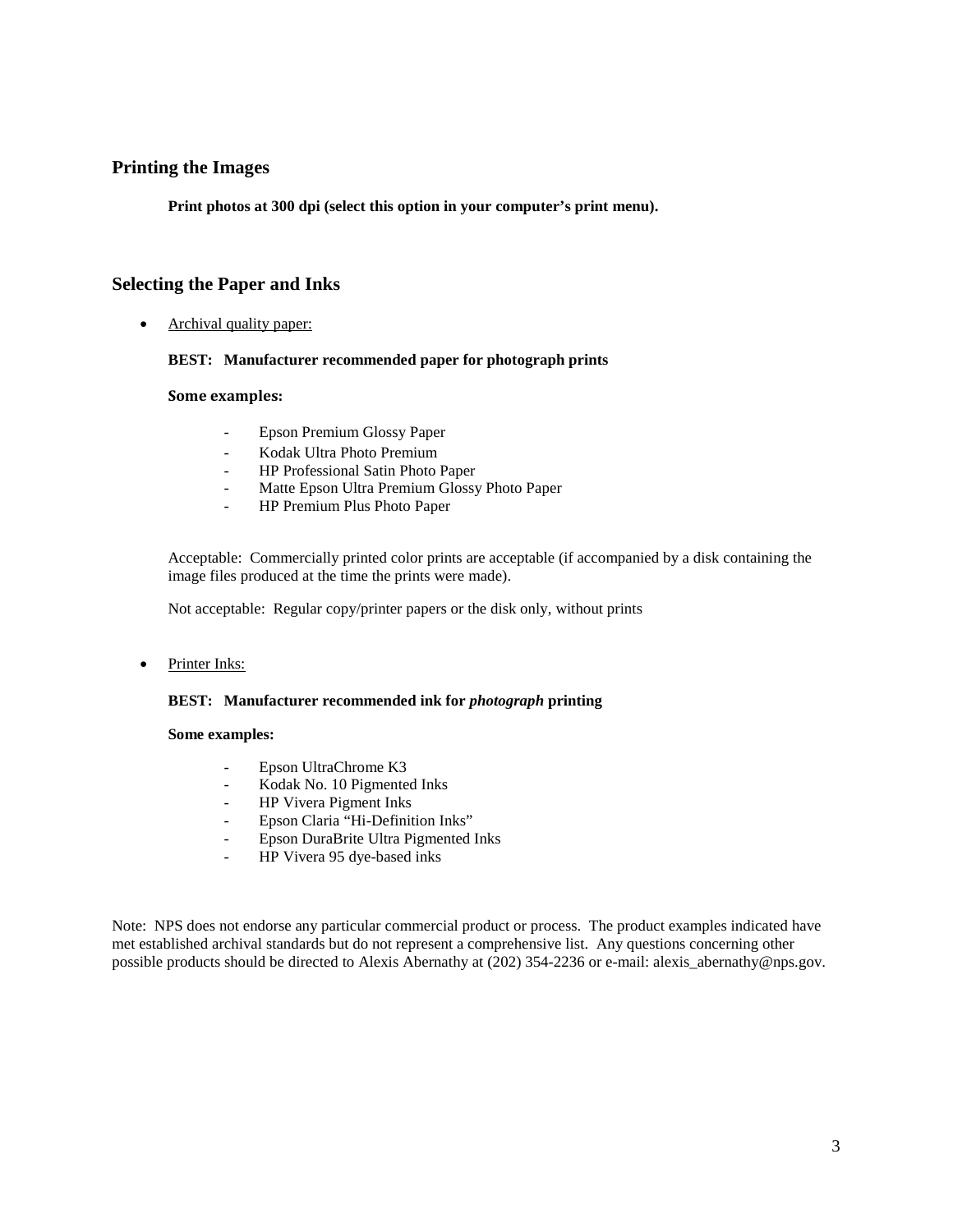## **Identifying Photographic Prints**

Each photograph must be numbered and that number must correspond to the photograph number on the photo log. For simplicity, the name of the photographer, photo date, etc. may be listed once on the photograph log and doesn't need to be labeled on every photograph.

**Best:** Write the label information within the white margin **on the front** of the photograph using an archival photo labeling pen. Label information can also be generated by computer and printed directly in the white margin (no adhesive labels).

Acceptable: If information is placed on the back of the photograph, write the information using a soft lead pencil or archival photo-labeling pen.

Do not print information on the actual image – use only the photo margin or back of the photograph for labeling.

**At a minimum**, photographic labels must include the following information: **Photograph number, Name of the Property, County, and State**.

## **Labeling the photographs**

## **Acceptable Examples**:

AL\_Jefferson County\_Birmingham Commercial Historic District\_0001

OR

Photograph 1 of 25: AL\_Jefferson County\_Birmingham Commercial Historic District\_0001

OR

Birmingham Commercial Historic District, Jefferson County, AL 1 of 25

OR

Birmingham Commercial Historic District Jefferson Co., AL Photo 1 of 25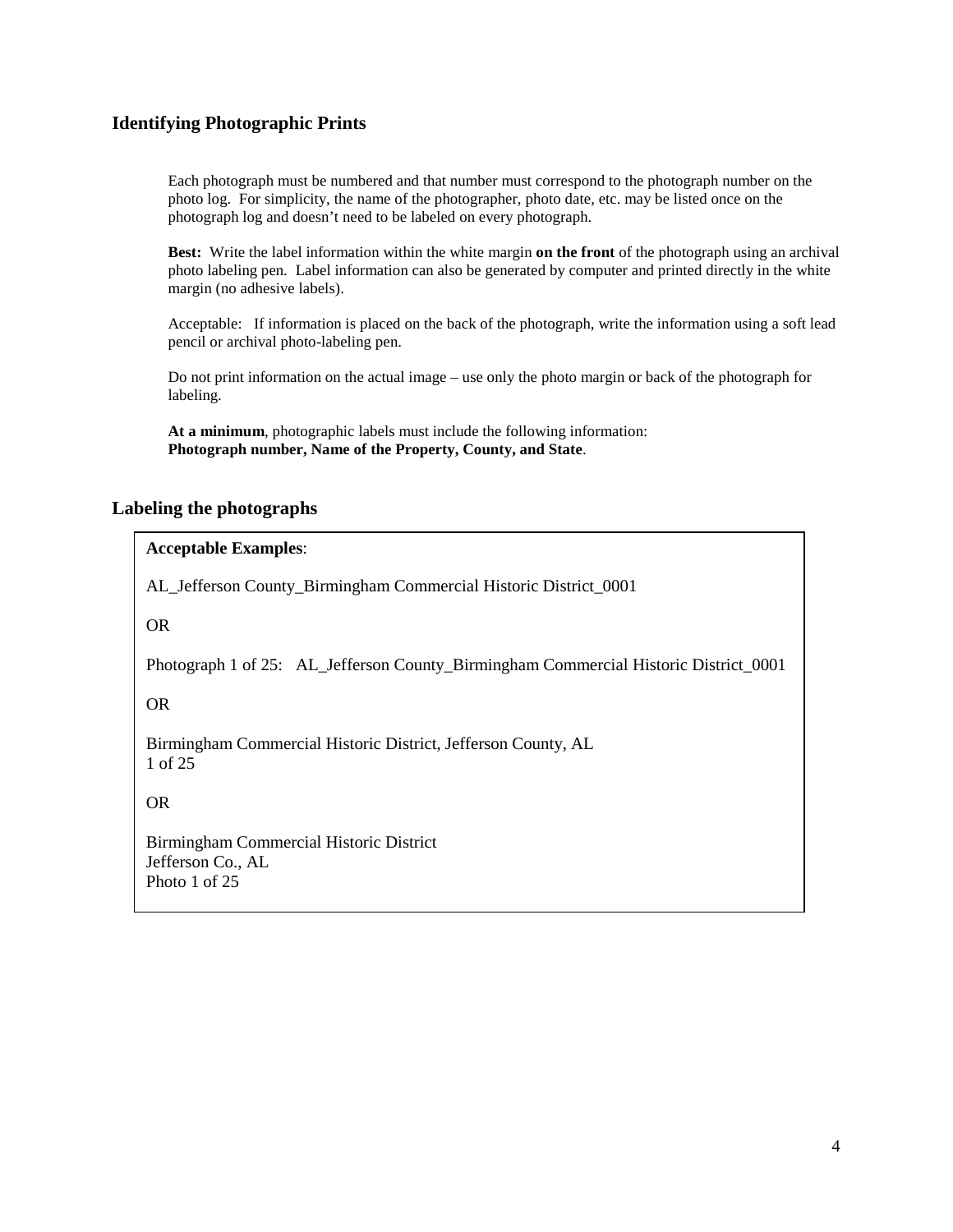# **NR Nomination Photograph Log Page**

Examples of acceptable photo pages

| Name of Property:                   | Belcher-Nixon Building             |
|-------------------------------------|------------------------------------|
| City or Vicinity:                   | Ensley (Birmingham)                |
| County:                             | Jefferson County                   |
| State:                              | AL.                                |
| Name of Photographer:               | David B. Schneider                 |
| Date of Photographs:                | August 2008                        |
| Location of Original Digital Files: | 411 E. 6th St., Anniston, AL 36207 |
|                                     |                                    |

Photo #1 (AL\_JeffersonCounty\_BelcherNixonBld\_0001) South façade (left) and east elevation (right), camera facing northwest.

## **OR**

| Name of Property:                   | Belcher-Nixon Building             |
|-------------------------------------|------------------------------------|
| City or Vicinity:                   | Ensley (Birmingham)                |
| County:                             | Jefferson County                   |
| State:                              | AL                                 |
| Name of Photographer:               | David B. Schneider                 |
| Date of Photographs:                | August 2008                        |
| Location of Original Digital Files: | 411 E. 6th St., Anniston, AL 36207 |
| Number of Photographs:              | 10                                 |
|                                     |                                    |

Photo #1 South façade (left) and east elevation (right), camera facing northwest.

# **OR**

| Name of Property:                   | Belcher-Nixon Building             |
|-------------------------------------|------------------------------------|
| City or Vicinity:                   | Ensley (Birmingham)                |
| County:                             | Jefferson County                   |
| State:                              | AL.                                |
| Name of Photographer:               | David B. Schneider                 |
| Date of Photographs:                | August 2008                        |
| Location of Original Digital Files: | 411 E. 6th St., Anniston, AL 36207 |

AL\_JeffersonCounty\_BelcherNixonBld\_0001 South façade (left) and east elevation (right), camera facing northwest.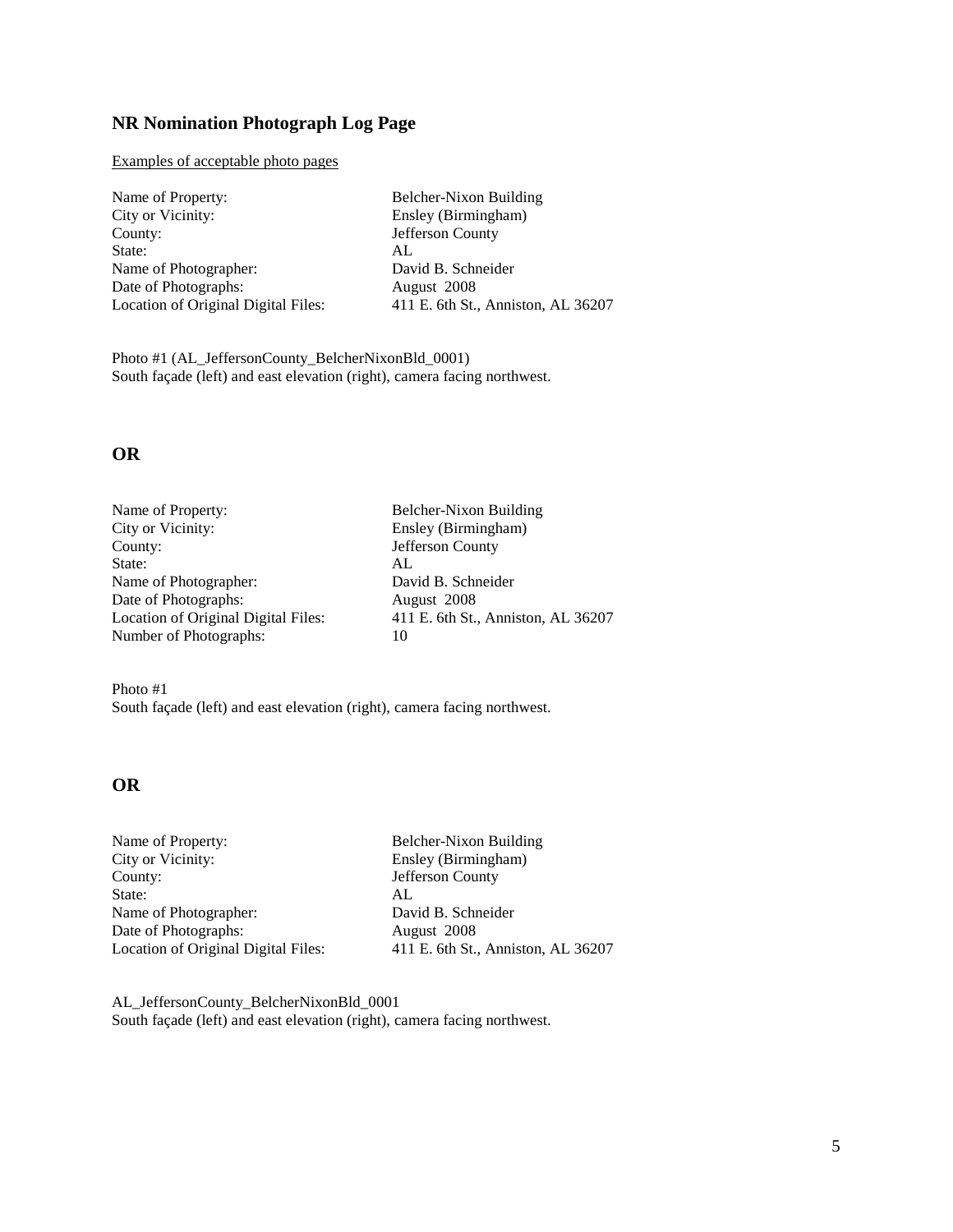# **35 mm Photography**

Use the following standards:

## **Selecting a 35mm Camera**

| <b>BEST:</b>              |                       | 35MM SLR Camera                                                   |
|---------------------------|-----------------------|-------------------------------------------------------------------|
| Acceptable:               |                       | 35MM point-and-shoot camera                                       |
| Not acceptable:           |                       | Disposable Cameras                                                |
| <b>Selecting the Film</b> |                       |                                                                   |
| Acceptable:               | 35MM black/white film |                                                                   |
|                           | <b>Or</b>             | 35MM color film with accompanying disk containing the image files |

#### **Choosing Photographic Paper**

| Acceptable: |    | Photographic paper specifically designed for black/white<br>prints                                                                                                                                     |
|-------------|----|--------------------------------------------------------------------------------------------------------------------------------------------------------------------------------------------------------|
| <b>Or</b>   |    |                                                                                                                                                                                                        |
|             |    | 35mm black/white images printed on paper designed for <i>color</i> prints<br>with an accompanying disk containing digital copies of the images (Disk)<br>generated at the time of developing the film) |
|             | Or |                                                                                                                                                                                                        |
|             |    | 35mm color images printed on paper designed for <i>color</i> images with an<br>accompanying disk containing digital copies of the images                                                               |

## **Labeling the Disk & Naming the Files**

Follow the same disk labeling and renaming the digital file processes as outlined under the digital photography policy guidelines.

If you use a commercial photo printer and receive a disk of image files to submit with your nomination, you will not be required to rename the files. That disk may be submitted as received from your photo processor.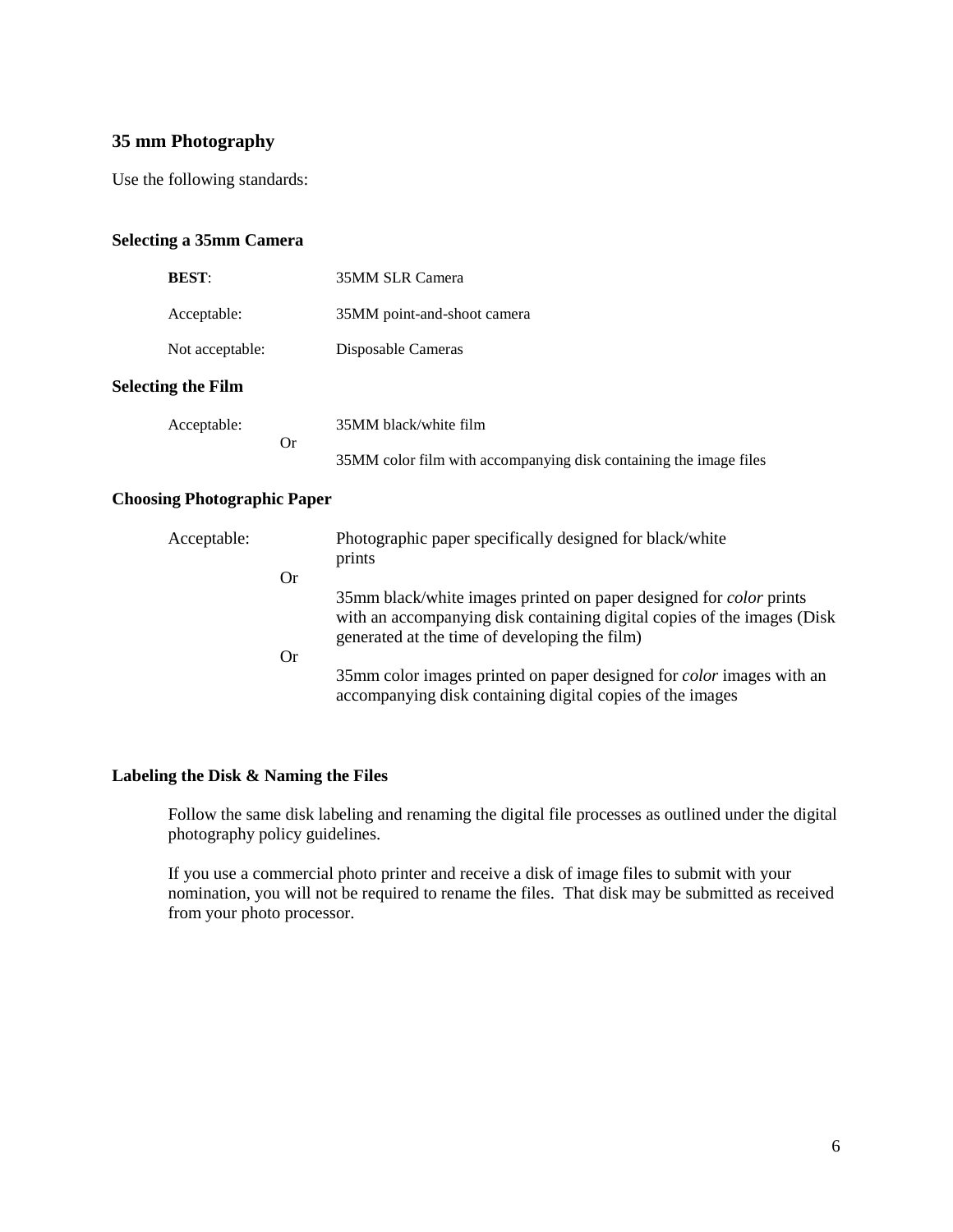#### **Use of National Register Photographs**

By allowing a photograph to be submitted as official documentation, photographers grant permission to the National Park Service to use the photograph for print and electronic publication, and for other purposes, including but not limited to, duplication, display, distribution, study, publicity, and audiovisual presentations.

## **Embedding Images**

Color and black-and-white images may not be embedded within the text of a nomination.

#### **As of March 1, 2010,** *any nominations with embedded images within the text will not be accepted and will be returned for correction***.**

Historic photographs, views, or maps are acceptable--on separate Continuation Sheets as Additional Documentation--placed at the end of a nomination and not embedded within the text. These items can be labeled as figures (e.g. Fig. 1, Fig 2) and *referenced by this label within the nomination text* (e.g. See Figure 1).

An "Index of Figures" (similar to a photograph log) identifying these figures, should also be included in the Additional Documentation section.

## **Guidelines for Photographic Coverage**

Photographs submitted to the National Register of Historic Places and the National Historic Landmarks Survey as official documentation should be clear, well-composed, and provide an accurate visual representation of the property and its significant features. They must illustrate the qualities discussed in the description and statement of significance. Photographs should show historically significant features and also any alterations that have affected the property's historic integrity.

The necessary number of photographic views depends on the size and complexity of the property. **Submit as many photographs as needed to depict the current condition and significant features of the property**. A few photographs may be sufficient to document a single building or object. Larger, more complex properties and historic districts will require a number of photos. Prints of historic photographs may supplement documentation and be particularly useful in illustrating changes that have occurred over time.

#### **Buildings, structures, and objects**:

Submit photographs showing the principal facades and the setting in which the property is located.

Additions, alterations, intrusions, and dependencies should appear in the photographs.

Include views of interiors, outbuildings, landscaping, or unusual features if they contribute to the significance of the property.